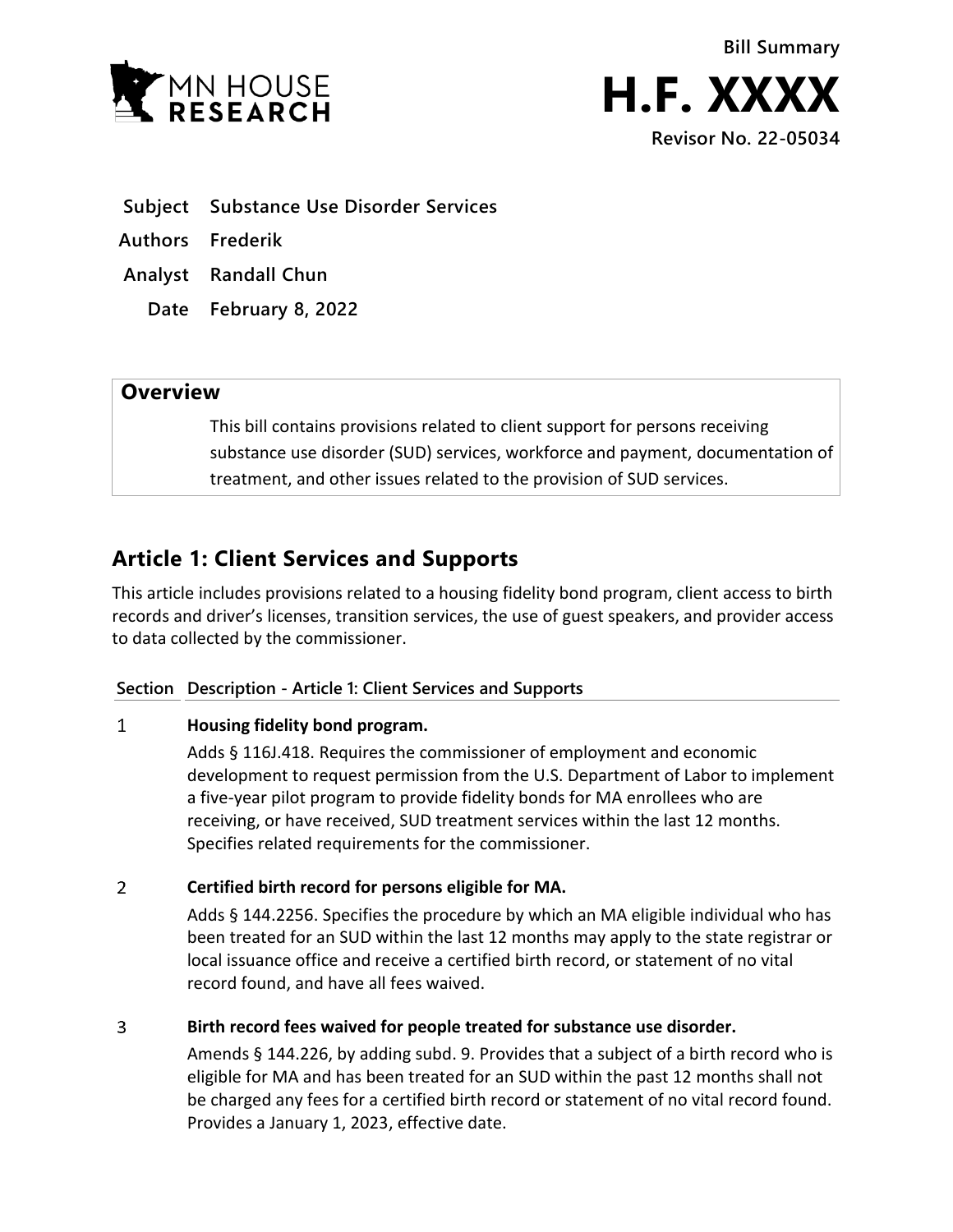### **Section Description - Article 1: Client Services and Supports**

#### $\overline{4}$ **Application; identification card or copy of driver's license.**

Amends § 171.06, by adding subd. 8. Specifies the procedure by which an MA eligible individual who has been treated for an SUD within the last 12 months may apply to the commissioner of public safety or driver's license agent and receive an identification card or driver's license, and have all fees waived.

#### 5 **Guest speaker.**

Amends § 245G.01, by adding subd. 13b. Provides a definition of "guest speaker."

#### 6 **Transition follow-up services.**

Amends § 245G.07, by adding subd. 1a. Allows clients discharged from a treatment center to receive, upon client request, individual transition follow-up counseling services from that treatment center, for up to one year following discharge. Specifies service criteria and allows providers to bill for the service at the same rate as for individual counseling sessions. Limits clients to four sessions per month. Specifies documentation requirements and requires prepaid medical assistance plans to allow members to access this benefit. Provides a January 1, 2023, effective date.

#### $\overline{7}$ **Transition support services.**

Amends § 245G.07, by adding subd. 2a. (a) Requires the commissioner to offer transition support services for six months to a person who has completed a treatment program that required 15 or more hours of treatment services per week and receives MA or services from the behavioral health fund.

(b) States that transition support services include a monthly \$500 voucher for recovery safe housing, \$500 per month for food support or any greater amount the individual is eligible for, child care up to 20 hours per week or any greater amount the individual is eligible for, and transportation services.

(c) Requires the commissioner to maximize existing federal and state funding sources the person is eligible for, and not count these benefits as income for purposes of qualifying for public assistance programs.

(d) States that these services are provided for the full six-month period regardless of public assistance eligibility during that period.

#### 8 **Provider policies and procedures.**

Amends § 245G.12. Requires license holders to identify in their written policies and procedures manual the groups and topics a guest speaker could address under the direction of a licensed alcohol and drug counselor.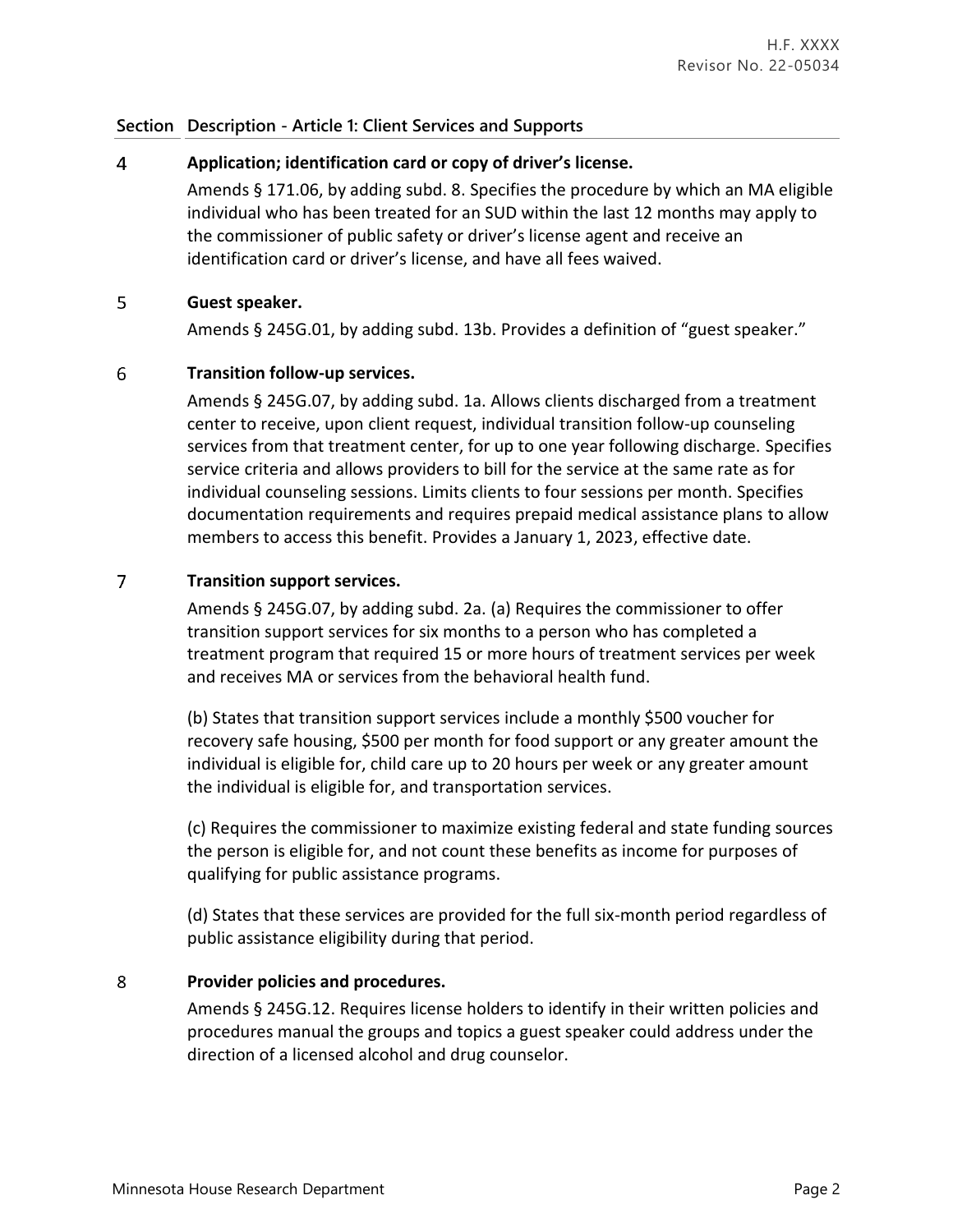### **Section Description - Article 1: Client Services and Supports**

#### 9 **Substance use disorder treatment effectiveness.**

Amends § 254B.051. Requires all data collected by the commissioner from SUD treatment providers to be made available to providers. Specifies requirements the commissioner must follow in making this data available. These requirements include making the data available at least annually and allowing providers to compare their performance against other providers.

## **Article 2: Workforce**

This article includes provisions related to the practice of alcohol and drug counseling by former students, the content of staff training on HIV, billing in situations when clients have missed services, and provider payment rate increases.

### **Section Description - Article 2: Workforce**

#### $\mathbf{1}$ **Former students.**

Amends § 148F.11, by adding subd. 2a. Allows former students to practice alcohol and drug counseling for 90 days from the former student's degree conferral date from an accredited program or from the last date the former student received course credit. Requires a supervisor to supervise the former student's practice. States that this right to practice automatically expires 90 days from the relevant date, whichever is later. States that the section is effective the day following final enactment.

#### $\overline{2}$ **HIV training in chemical dependency treatment program.**

Amends § 245A.19. Requires the commissioner to outline the content required in annual staff training on HIV minimum standards by applicants and license holders for chemical dependency residential and nonresidential programs. Also makes technical changes.

#### $\overline{3}$ **Rate requirements.**

Amends § 254B.05, subd. 5. The amendment to paragraph (a), clause (8), allows license holders unable to provide all residential treatment services because a client missed services to bill for the client's intensity level of services if the license holder can document the reason services were missed and interventions to address the client's absence. Allows hours in a treatment week to be reduced due to federally recognized holidays. Also makes a technical change in clause (3).

The amendment to paragraph (c), clause (5), eliminates the requirement that programs that offer services to individuals with co-occurring mental health and chemical dependency programs have 25 percent of their counseling staff be licensed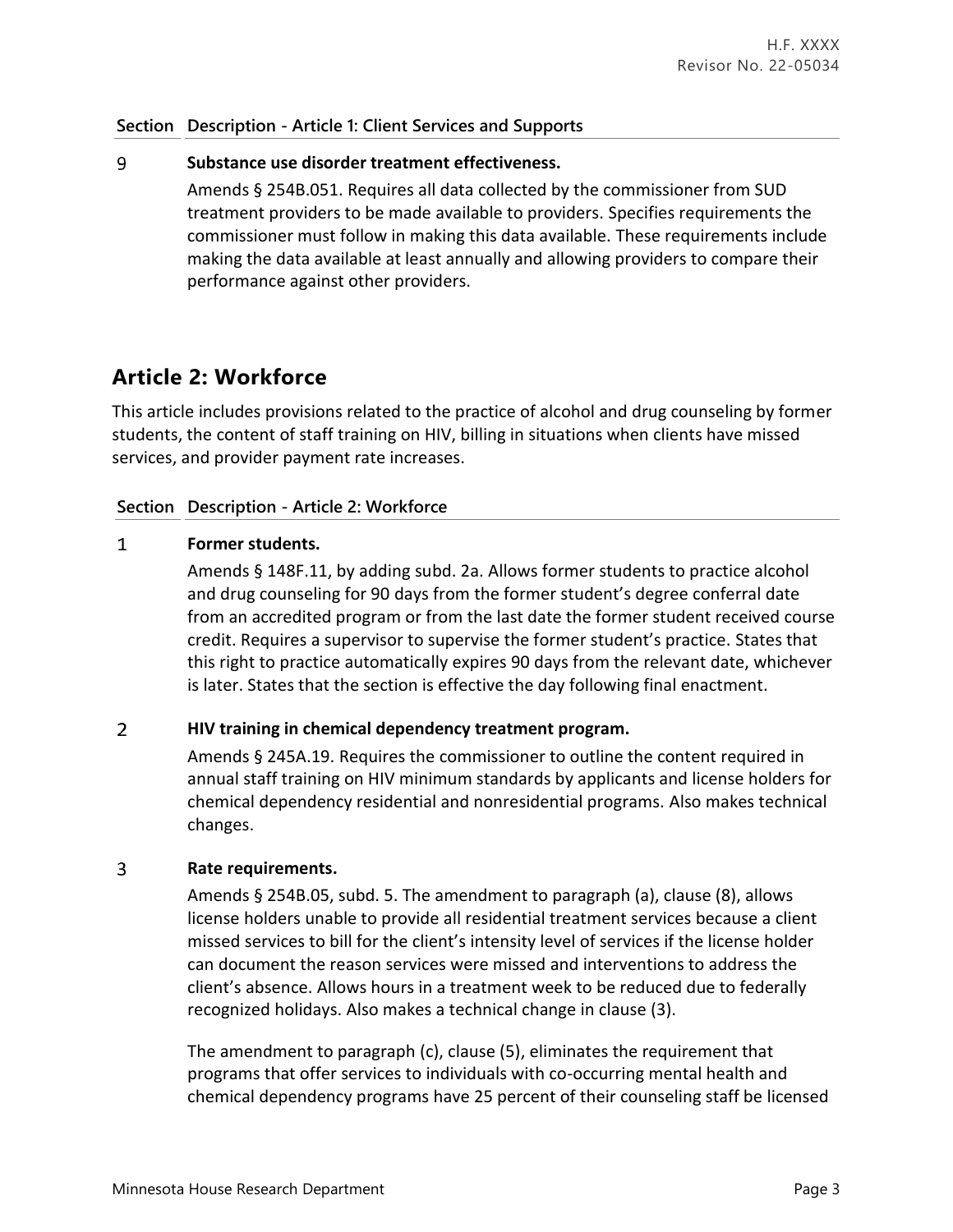### **Section Description - Article 2: Workforce**

mental health professionals; this percentage is replaced with a requirement that the program have sufficient staff.

A new paragraph (i) requires programs using a qualified guest speaker to maintain documentation of the person's qualifications on the program topic, and requires a qualified counselor to be present during the delivery of content and responsible for documentation.

#### 4 **Automatic inflation adjustment.**

Amends § 254B.05, by adding subd. 6. Requires the commissioner to adjust base rates for SUD services by the change in the CPI-U, beginning on or before July 1, 2024, until the new comprehensive rate framework for SUD residential and outpatient services is implemented. Requires the commissioner to report to the legislature on the status of framework implementation and provides that the subdivision expires the day following implementation of the new framework.

#### 5 **Chemical dependency provider rate increase for 2022.**

Amends § 254B.12, by adding subd. 5. Provides a ten percent increase for SUD services provided on or after July 1, 2022.

## **Article 3: Service Preservation and Access**

This article includes provisions related to the operation of withdrawal management programs, service documentation and treatment plan reviews, DHS reporting on managed care SUD payment rates, and implementation of paperwork reductions and systems improvements.

### **Section Description - Article 3: Service Preservation and Access**

#### $\mathbf{1}$ **General application and license requirements.**

Amends § 245F.04, subd. 1. Allows supervised living facilities with a class A license to operate withdrawal management programs (current law limits this to facilities with class B licenses).

#### $\mathcal{L}$ **Documentation of treatment services.**

Amends § 245G.06, by adding subd. 2a. Allows treatment providers seven days to document in the client record information on the treatment services provided.